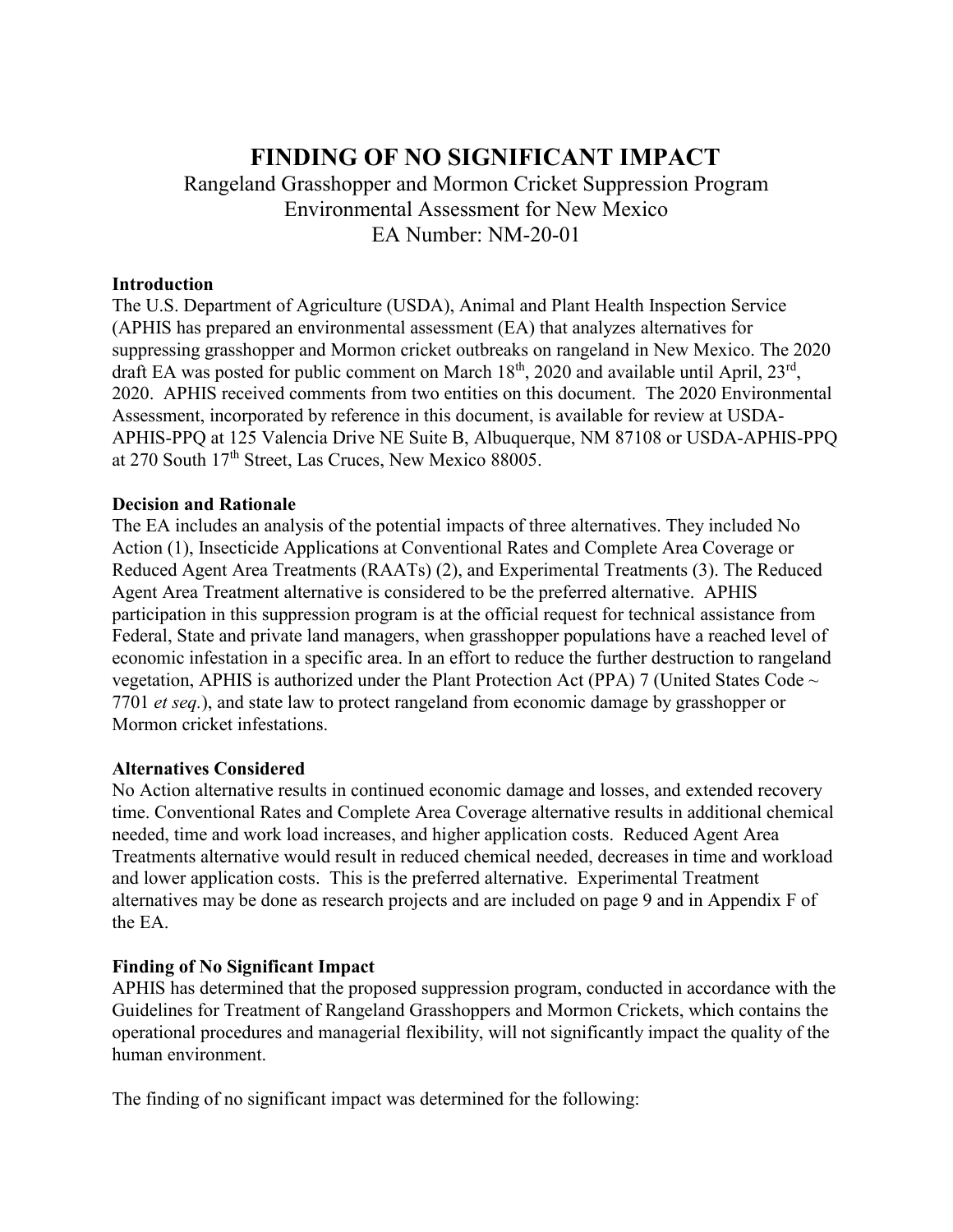- 1. Human health: Potential exposures from RAATs application rates are commensurately lower than from conventional application rates. These low exposures to the general public and workers pose a negligible risk. The rural areas for planned treatment on rangeland are away from the normal movement of the general public, and in general have limited or restrictive access. Experimental treatments are limited in scope and therefore pose a low risk to human health, non-target fish and wildlife.
- 2. Non-targets: Risk is low for most non-target fish and wildlife. The use of RAATs reduces the risk for terrestrial vertebrates and invertebrates. Proposed buffers will ensure aquatic habitats and riparian areas are protected. While some sensitive terrestrial invertebrates may be impacted, our pre-treatment, treatment and post-treatment environmental monitoring is part of the APHIS treatment guidelines (APHIS Directive 5640.1) and is a work activity strictly adhered to. These monitoring and program measures are designed to select and use pesticides that will reduce risk to non-targets.
- 3. APHIS has determined that the proposed action will have no effect on the black-footed ferret, (*Mustela nigripes)*, Canada lynx (*Lynx canadensis*), jaguar (*Panthera onca*), Mexican longnosed bat (*Leptonycteris nivalis*), Mexican gray wolf (*Canis lupus baileyi*), least tern -- interior populations (*Sterna antillarum*), Mexican spotted owl (*Strix occidentais lucida*), Northern Aplomado falcon (*Falco femoralis septentrionalis*), Piping plover (*Charadrius melodus)*, southwestern willow fly-catcher (*Empidonax traillii extimus*), Yellow-billed cuckoo (*Coccyzus americanus*), Narrow-headed gartersnake (*Thamnophis rufipunctatus*), New Mexico ridge-nosed rattlesnake (*Crotalus willardi obscurus*), Northern Mexican gartersnake (*Thamnophis eques megalops*), Chiricahua leopard frog (*Rana chiricahuensis*), Jemez Mountains salamander (*Plethodon neomexicanus*), Arkansas River shiner (*Notropis girardi*), beautiful shiner (*Cyprinella formosa*), Chihuahua chub (*Gila nigrescens)*, Colorado pikeminnow (*Ptychocheilus lucius)*, Gila chub (*Gila intermedia*), Gila topminnow (*Poeciliopsis occidentalis*), Gila trout (*Oncorhynchus gilae)*, Loach minnow (*Tiroga cobitis*), Pecos bluntnose shiner ( *Notropis simus pecosensis*), Pecos gambusia (*Gambusia nobilis)*, Razorback sucker (*Xyrauchen texanus*), Rio Grande silvery minnow (*Hybognathus amarus*), spikedace (*Meda fulgida*), Zuni bluehead sucker (*Catostomus discobolus yarrowi*), Texas hornshell (*Popenaias popei*), Alamosa springsnail (*Psuedotryonia alamosae*), Chupadera springsnail (*Pyrgulopsis chupaderae*), Koster's springsnail (*Juturnia kosteri*), Pecos assiminea snail (*Assiminea pecos*), Roswell springsnail (*Pyrgulopsis roswellensis*), Socorro springsnail (*Pyrgulopsis neomexicana*), Noel's Amphipod (*Gammerus desperatus*), Socorro isopod (*Thermosphaeroma thermophilus*), Holy Ghost Ipomopsis (*Ipomopsis sancti-spiritus*), Knowlton's cactus (*Pedicactus knowltonii*), Kuenzler hedgehog cactus (*Echinocereus fendleri var, kuenzleri*), Lee pincushion cactus (*Coryphantha sneedii var. leei*), Mancos milkvetch (*Astragalus humillimus*), Mesa Verde cactus (*Sclerocactus mesae-verdae*), Sacramento Mountain thistle (*Cirsium vinaceum*), Sneed pincushion cactus (*Coryphantha sneedi var. sneedi*), Todsen's pennyroyal (*Hedeoma todsenii*), or the Zuni fleabane (*Erigeron rhizomatus*).

APHIS has determined the suppression program may affect, is not likely to adversely affect